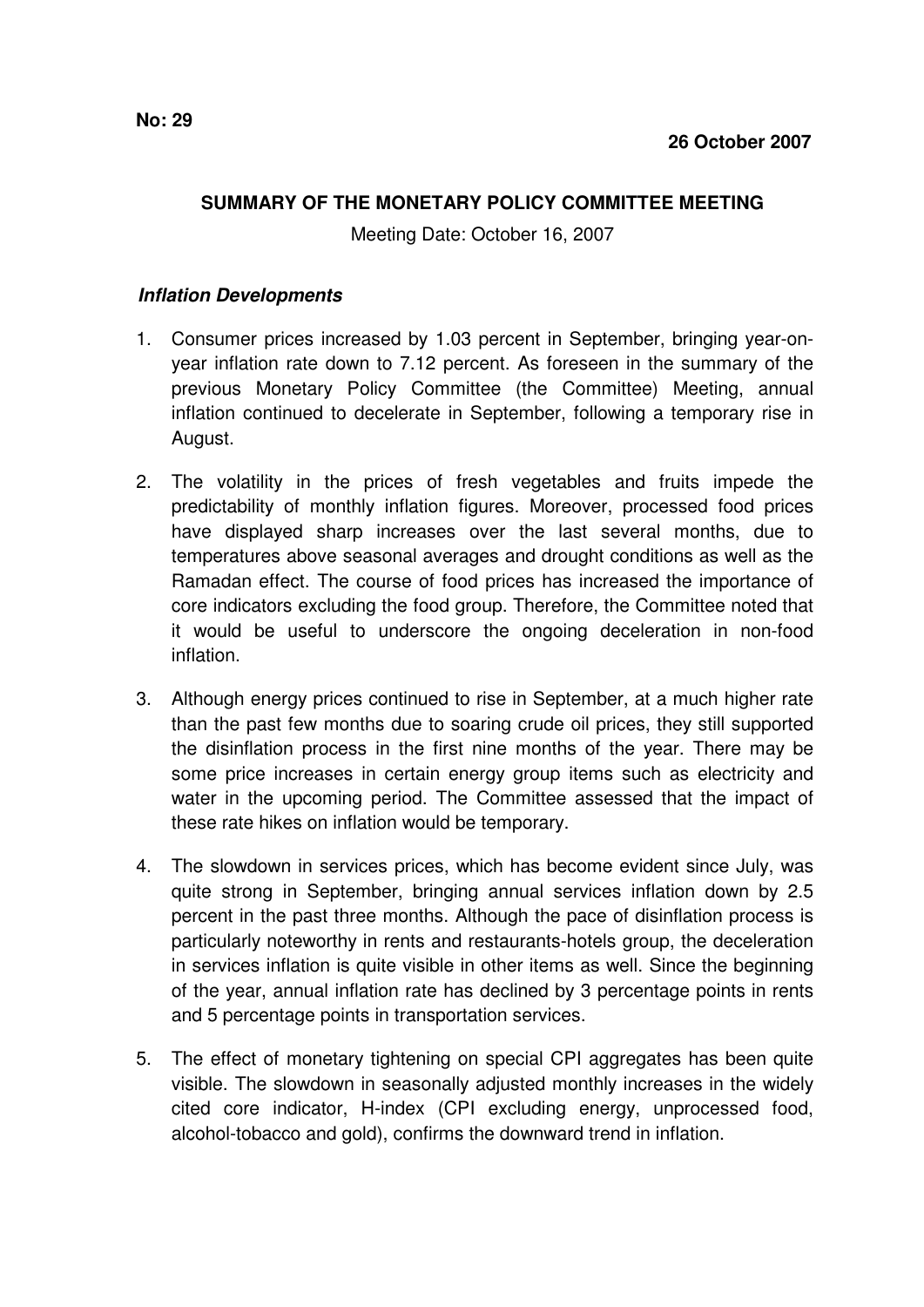6. All in all, notwithstanding the risks related to energy, food and administered prices, inflation is expected to decelerate owing to the lagged effects of strong monetary tightening.

## **Factors Affecting Inflation**

- 7. The Committee assesses that the second-quarter Gross Domestic Product (GDP) data point to a moderate growth in domestic demand and economic activity. In this period, private and public investments were the main drivers of domestic demand growth, whereas the increase in private consumption demand was rather limited.
- 8. Leading indicators for the third quarter point to an ongoing recovery in private investment expenditures. Domestic sales of commercial vehicles recorded high growth rates in both annual and quarterly terms. While the machineryequipment production for the July-August period remained below the second quarter levels, electrical machinery production continued to increase in the same period, albeit at a slower pace. In the July-August period, imports of capital goods, an indicator of investment demand, displayed a noticable rise compared to the second quarter. To sum up, initial readings in the third quarter indicated a strong recovery in investment demand, although that demand is mainly for imported goods.
- 9. Consumption demand has started to recover in the third quarter. The composition of the aggregate demand has been shifting in favor of domestic demand. According to seasonally adjusted figures, domestic sales of white goods, imports of consumer goods for the July-August period, and domestic sales of automobiles for the third quarter grew significantly over the preceding quarter. Third-quarter average of the CNBC-e consumption index is above its second-quarter level, and consumer confidence indices confirm the modest recovery in consumption demand.
- 10. The Committee assesses that the aforementioned developments indicate a modest recovery in domestic demand, rather than an overheating in the economy, following the slowdown since the second half of 2006. Although quarterly growth rates of real consumer credit have been somewhat rising recently, they still remain below the periods where domestic demand was more robust. Likewise, domestic sales of automobiles, despite the recent recovery in the third quarter, remains at modest levels.
- 11. Industrial production figures in August and estimates for September also confirm the moderate growth in domestic production. Industrial production for the July-August period increased by 5 percent compared to the same period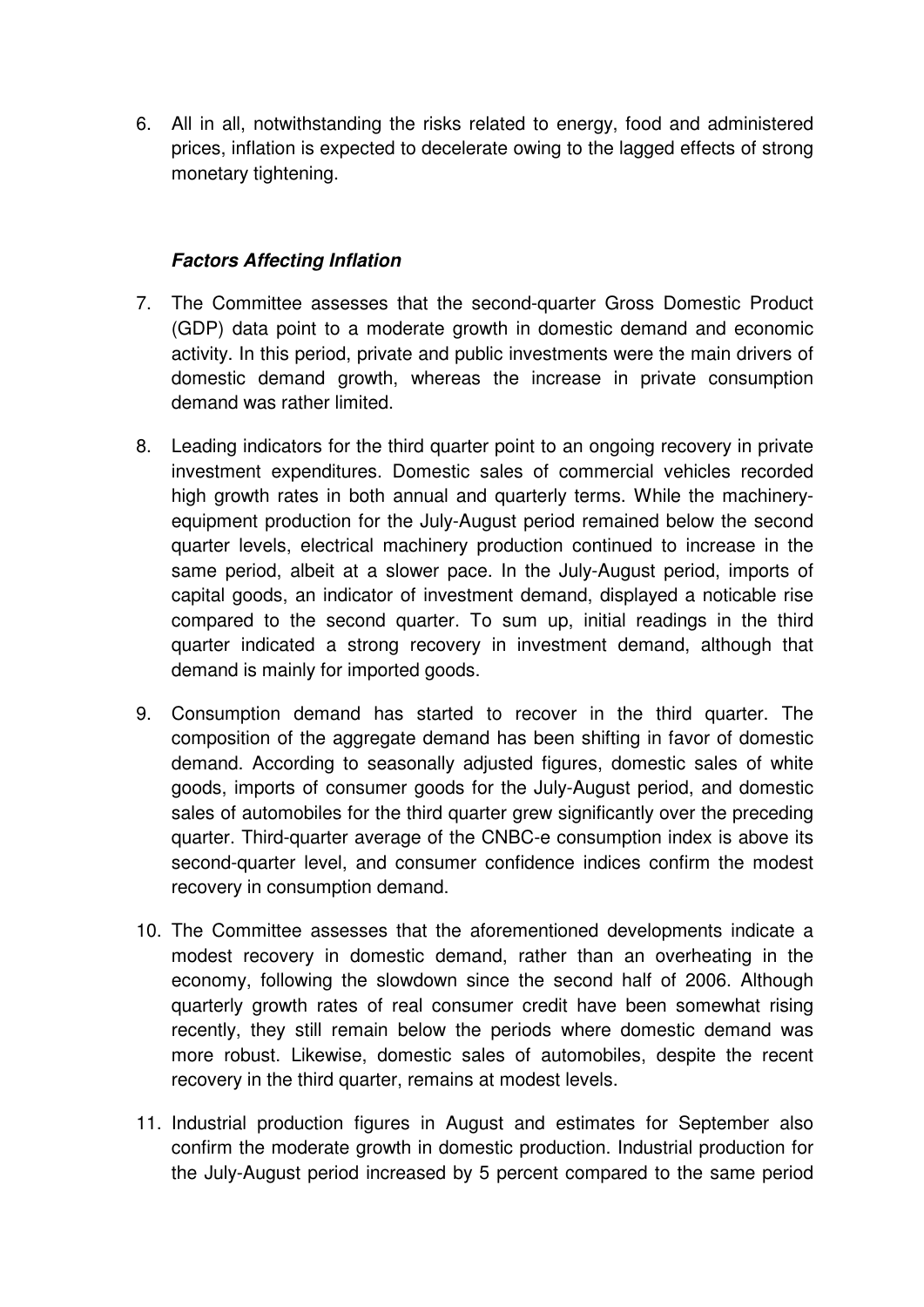last year, while seasonally adjusted figures indicate a slight increase over the preceding quarter. Despite the recent recovery, furniture manufacturing, a sub-sector believed to reflect consumer demand, is still below the level it reached during the first half of 2006, when the domestic demand was strong.

- 12. While growth in exports has maintained its strong pace, the rate of increase in imports has surpassed that of exports in the June-August period due to the recovery in domestic demand and the appreciation of the Turkish lira. Therefore, it is projected that the contribution of net exports to GDP growth in the second half of the year will be negative.
- 13. To sum up, readings on recent economic activity are in line with the outlook presented in the July Inflation Report. While private consumption and investment demand exhibits signs of recovery, external demand moderates and aggregate demand conditions continue to support the disinflation process. This trend is likely to continue in the upcoming period as well.
- 14. The upward trend in crude oil prices persisted in the recent period. In addition, other commodity prices also continued to be on the rise. Prices of agricultural products used as main inputs for processed food, such as wheat and corn, continue to rise. However, the strong domestic currency partially offsets the rise in crude oil and other commodity prices and curbs input costs.
- 15. Lagged effects of monetary tightening since the second half of 2006 seems to have curtailed the unit labor costs in the overall economy, primarily in the services sector. Downward trend in unit labor costs in the manufacturing industry confirms this view. Although no wage data for the services sector is available, a similar conclusion might well be drawn for this sector in view of the slowdown in the growth rate of employment and prices.

## **Monetary Policy and Risks**

- 16. The Committee assessed that the September rate cut decision led to a significant fall in both the medium and long-term interest rates, reducing the downward risks on medium term inflation posed by global economic developments.
- 17. In light of these developments, the Committee decided to continue the measured rate cuts. The Committee underlines that the current level of the short-term interest rates remains restrictive even after the recent policy rate cuts. The Committee assesses that, under the current policy stance envisaging a measured and cautious rate cut cycle, the risks on attaining the inflation target in the medium term are balanced.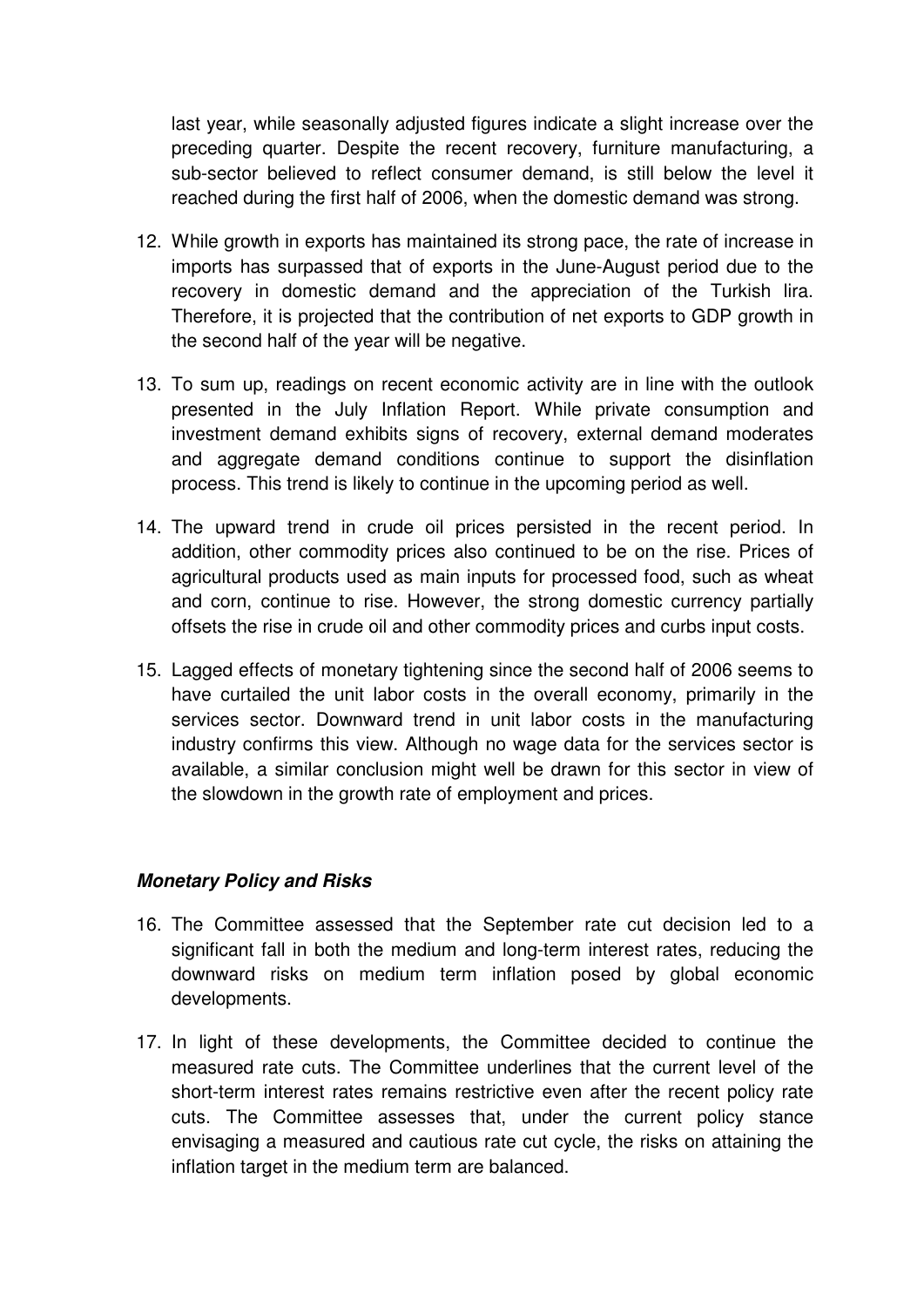- 18. Considering the downward trend in interest rates, the Committee decided to narrow the gap between borrowing and lending rates in order to limit the extent of potential upside fluctuations in overnight interest rates. In this regard, borrowing rates are reduced by 50 basis points, while lending rates are cut by 75 basis points. It should be noted, however, that main policy instrument of the Central Bank is the overnight borrowing rates, and thus the additional cut in lending rates is merely a technical adjustment.
- 19. The Committee stated that the timing and extent of further easing would depend on the incoming information regarding global liquidity conditions, external demand, public expenditures and other determinants of the medium term inflation outlook. In other words, the future monetary policy decisions will be data dependent. Main risks to the inflation and monetary policy outlook can be summarized as follows:
- 20. The Committee closely monitors the developments in international liquidity conditions and credit markets. As of today, a sharp slowdown on global economic growth is not perceived as the most likely scenario, leading to continued capital flows to emerging markets. However, that the risks in the financial markets have not yet been adequately priced necessitates caution. The CBT, in case of a heightened risk aversion and a decline in risk appetite towards emerging financial markets, will aim at limiting the effects of possible market fluctuations on inflation outlook by pursuing an active liquidity management strategy, as well as by utilizing other policy instruments if needed.
- 21. Recent volatility in credit markets has partially offset the upside risks to the aggregate demand mentioned in the July Inflation Report. However, there are some remaining risks to the demand outlook. On one side, the extent to which the recent decline in longer-term rates will stimulate the domestic demand is yet to be observed. On the other side, a sharper-than-envisaged slowdown in global growth will ease both the external demand and, through the tighter credit conditions, the domestic demand. Financing conditions and credit developments will continue to be closely monitored in the face of these upside and downside risks. If credit conditions turn out to be more favorable than expected and the domestic demand accelerates, this may lead to a more cautious policy stance than implied by the baseline scenario, as well as the use of policy tools other than short term interest rates, such as required reserves and alike. Likewise, materialization of downside risks would lead to a downward adjustment in the policy stance.
- 22. As of the meeting date, medium term outlook is based on the assumption that government expenditure targets will be met in 2008 and incomes policy will be set in line with inflation targets. On the other hand, the fact that efforts to